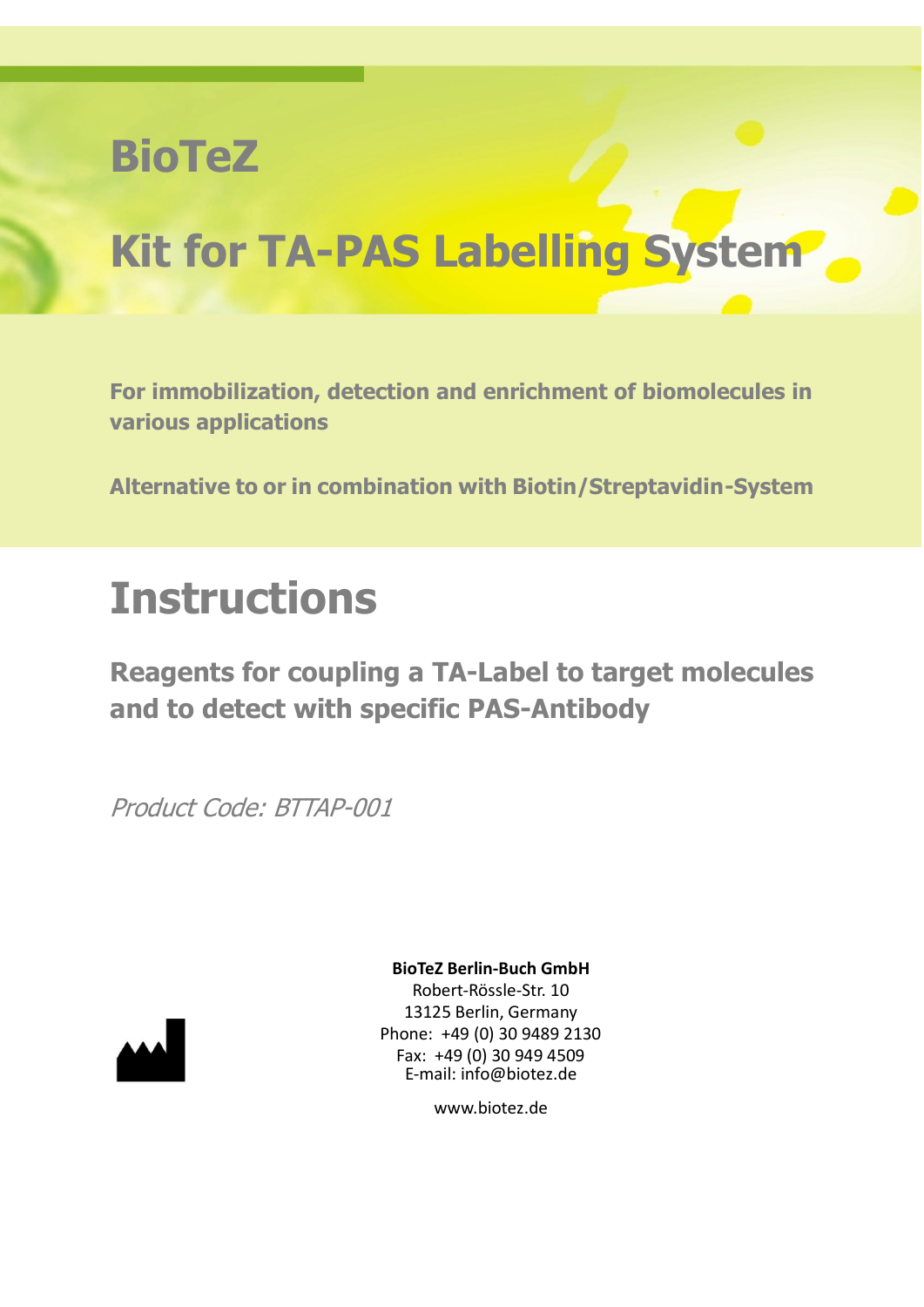# **Index**

- Intended use
- Applications
- Advantages
- Description
- Double labelling with TA-PAS<sup>TM</sup>
- Storage and components
- Considerations prior to coupling/labelling
- Coupling protocol for antibodies/proteins
- PAS-Antibody
- Troubleshooting
- Related products
- Important points and precautions

#### *Note: Read the instructions carefully before using the reagents!*

# **Intended Use**

The TA-PAS System is a fast two component protein-ligand interaction system. One component is the small synthetic label called "TA-Label" (<1000 Da). The second component is the "PAS-Antibody" which binds the "TA-Label" with high specificity and efficiency.



**Figure 1:** TA-PAS system: Two component protein-ligand interaction system consisting of TA-Label and PAS-Antibody (capture antibody). It can be flexibly combined with various target molecules and detection systems (fluorescent, enzymatic, luminescent).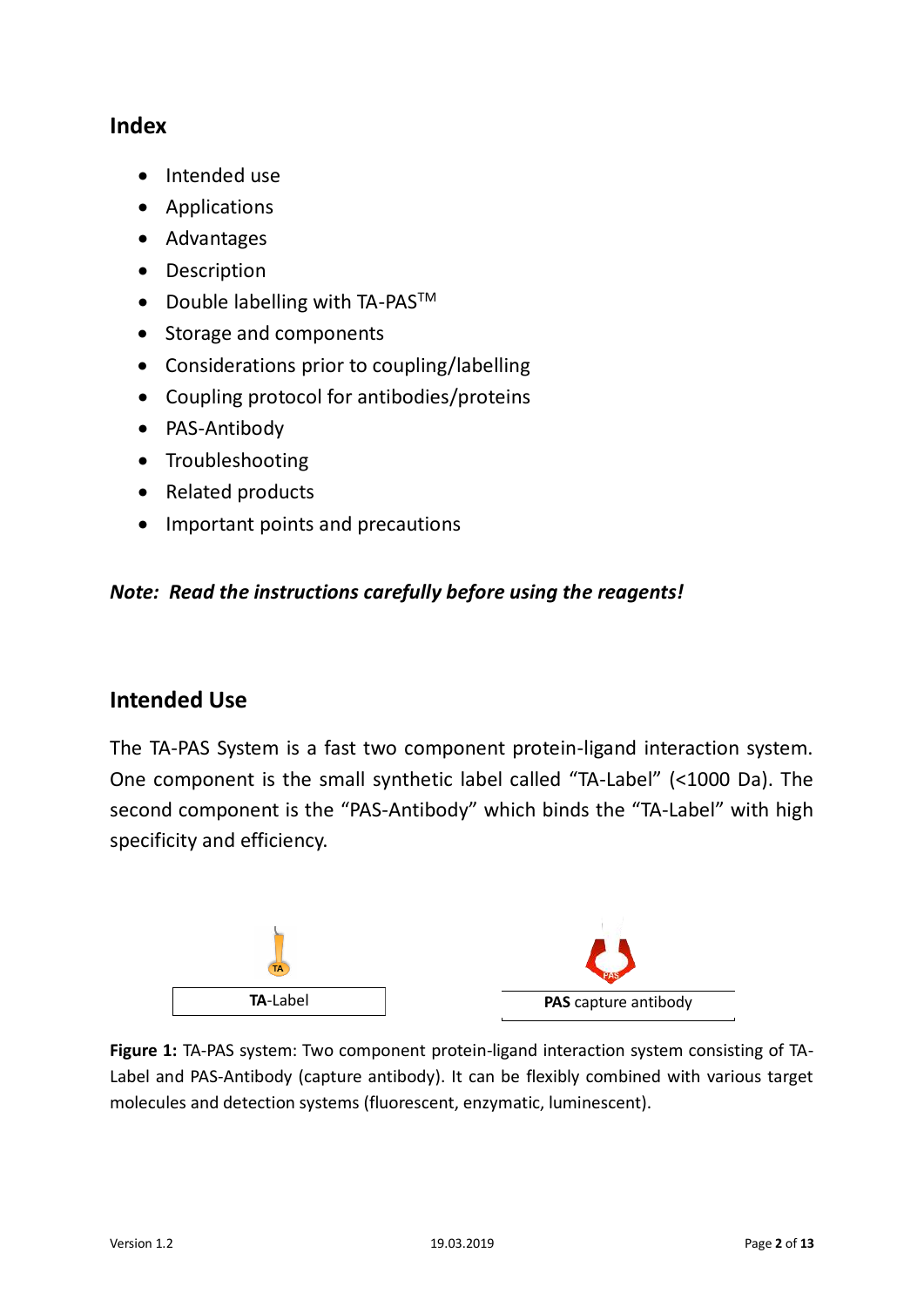The TA-PAS System supports a large number of applications including immobilization, enrichment or detection of antibodies, other proteins, primers and other nucleic acids. The TA-PAS System is a simple yet elegant system to link TA labelled molecules in assays by exploiting the high affinity to PAS capture antibody.

# **Applications**

- Fast binding universal detection system, e.g. lateral flow assay (**Figure 2**)
- ELISA (**Figure 3**), it can be used as detection or coating component
- Immunohistochemistry (IHC)
- Western-, Southern- und Northern Blot
- Immunoaffinity chromatography
- Cell surface labelling etc.
- Alternative to Biotin-Streptavidin or in combination with Biotin-Streptavidin (**Figure 3**)
- TA-PAS with double labelled molecules like primers, antibodies, proteins (**Figure 2**)
- Immunoprecipitation: Immobilization of target molecules from cell culture or other biological samples
- Target molecule enrichment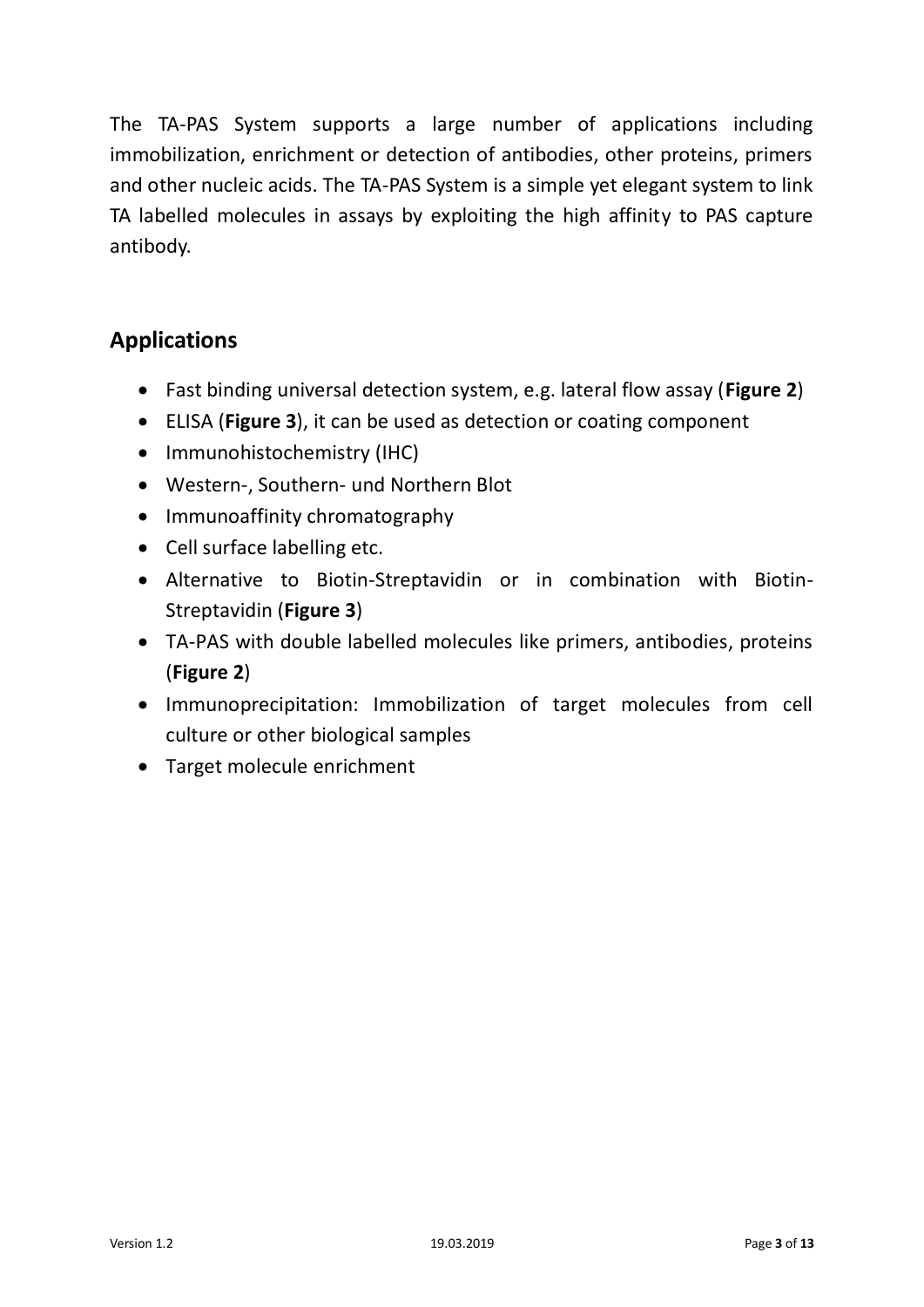#### **Application Example: Lateral Flow Test Control Line**



**Figure 2**: Application of TA-PAS system in lateral flow in combination with a double labelling strategy (antibody conjugated with Gold nanoparticles and TA-Label) for immobilization at control line and streptavidin\*/biotin system for test line.

\*For better signals using of BioTeZ Polystreptavidin is recommended.

#### **Application Example: Detection with ELISA**



**Figure 3**: Comparison of Biotin-Streptavidin System and TA-PAS System in ELISA. Testing BioTeZ Poly-HRP is recommended.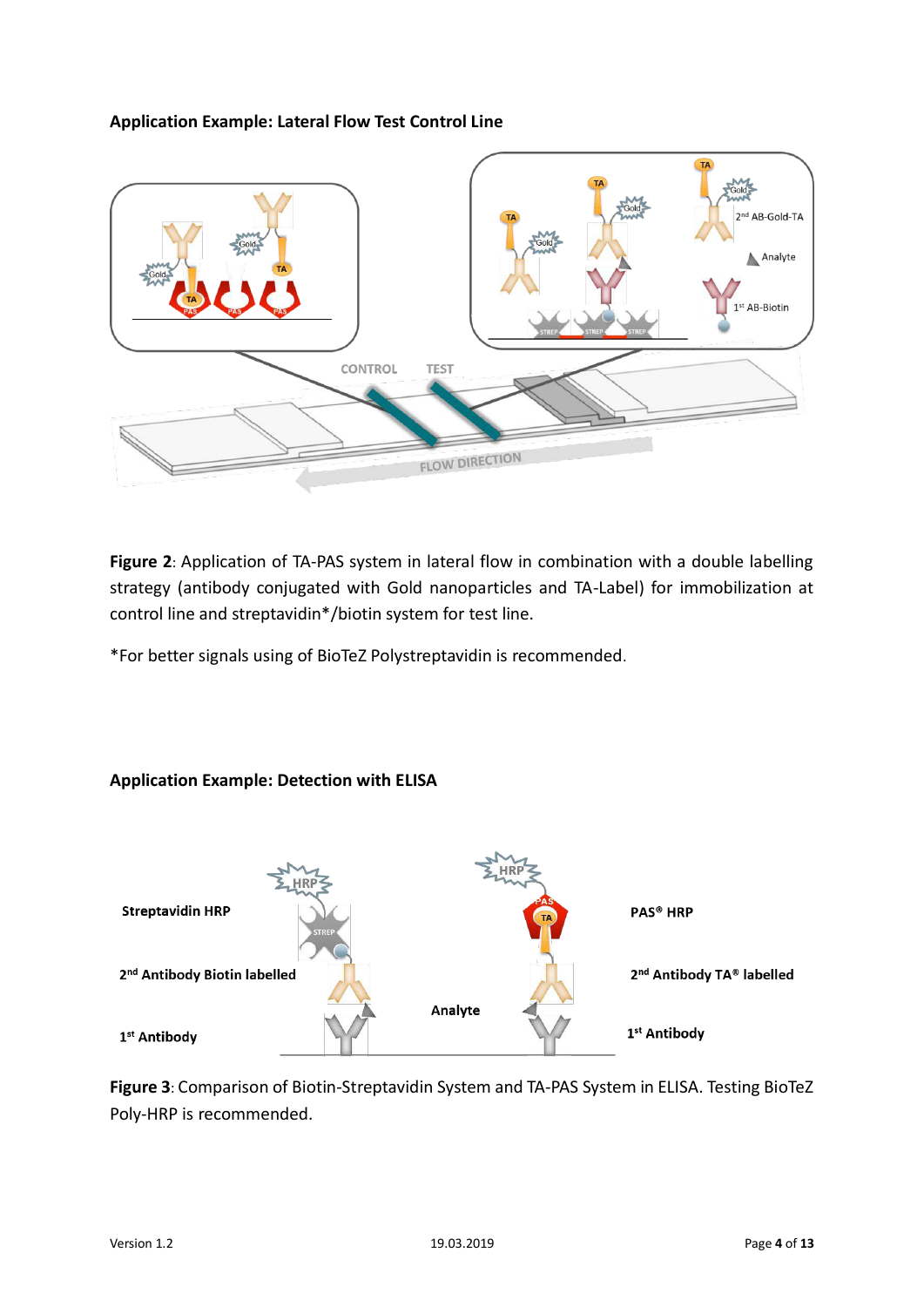# **Advantages**

- The TA-PAS system allows a flexible, simple use in many applications
- Improvement of signal-noise ratio
- High affinity binding between TA-Label and PAS-Antibody (capture antibody)
- **Fast Binding**
- Low cross-reactivity
- Low non-specific binding
- **TA-PAS interaction is artificial and not present in nature**
- **No problems with samples or proteins with biotin** (e.g. Carboxylases, Histones)
- pH-stable
- Long shelf life time
- Reproducible results
- No problems with PAS coating followed by blocking with serum
- No problems with **double labelling** strategies for **lateral flow test** (figure 2)

#### **Application Example: Immobilisation of TA-labelled Molecules**



**Figure 4**: PAS is bound to a solid phase and immobilizes TA-labelled antibody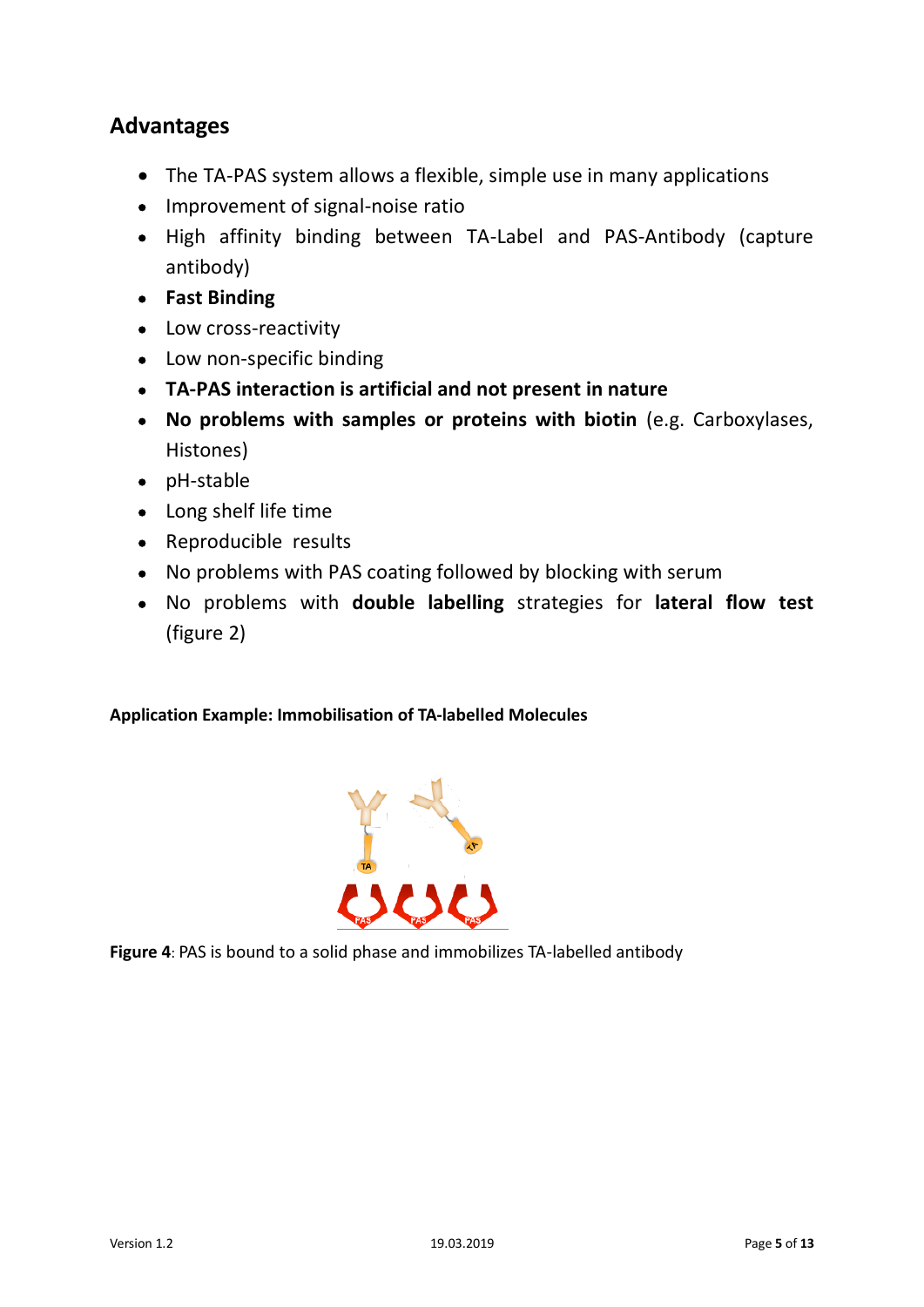# **Description**

The TA-PAS labelling kit allows antibodies, proteins, primer etc. to be covalently labelled with the TA-Label quickly and easily. The pre-activated TA-Label is designated for the coupling reaction with target molecules through the reaction with primary amino groups.

BioTeZ TA-PAS labelling kit includes the PAS-Antibody (capture antibody), all necessary reagents to label the target molecule with the TA-Labels and a cleanup column for purifying the coupling product (separation of unbound labels).

# **Double Labelling with TA-PASTM**

Generally the TA-Label is fully compatible with other labels and should work well. For double labelling TA-Label and gold nanoparticles it is recommended to do TAlabelling procedure first. After this procedure carry out your gold labelling protocol or gold labelling kit instruction as usual.

# **Storage and Components**

The **TA-PAS kit** is shipped at 2-8°C

Store the **pre-activated TA-Label** at -20 °C. All other components of the kit should be stored at 2-8°C.

| <b>Components</b>                       | Colour of top cap | Store at      | Quantity          |
|-----------------------------------------|-------------------|---------------|-------------------|
| <b>Ultrapure Water</b>                  | yellow            | $2 - 8 °C$    | $20 \mathrm{ml}$  |
| <b>Coupling Buffer</b>                  | green             | $2 - 8 °C$    | $50 \mu$          |
| Pre-activated TA-Label*                 | red               | $-20 °C$      | 1 Aliquot         |
| 10x Purification Buffer                 | black             | $2 - 8 °C$    | 2 <sub>m</sub>    |
| Clean-up column BTZ2                    |                   | $2 - 8 °C$    | 1 x               |
| PAS Antibody<br>(contains sodium azide) | blue              | $2 - 8 °C$ ** | $1 \times 0.2$ mg |

**Table 1**: Overview of kit contents and storage conditions

*\* The TA-Label is especially sensitive to moisture. Avoid contact with moisture.*

*\*\* short term storage at 2-8°C, long term storage at -20°C*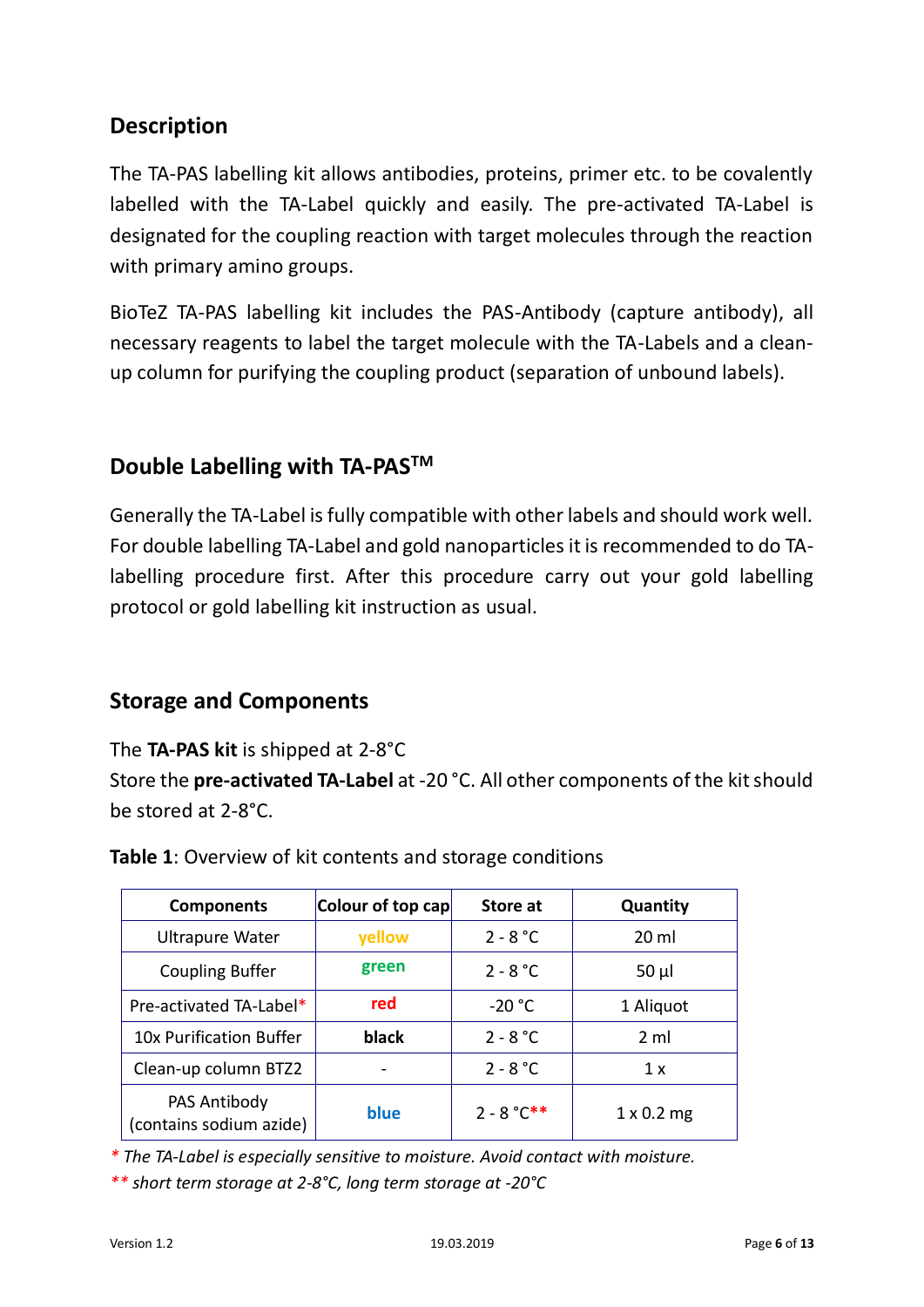Required equipment and materials not included in the kit:

- Thermoshaker
- Vortex Mixer
- Stand with clamp
- Beaker/Container
- Spectrophotometer
- Pipette

# **Considerations prior to Coupling/Labelling**

- Target to be labelled must have free amino groups!
- Target must be purified. Recommended is storage in Purification Buffer pH 7.4.
- We recommend a start concentration of antibody >1 mg/ml; as this allows potentially interfering substances in the antibody preparation to be diluted out.
- No amino acids e.g. glycine!
- No primary amines e.g. **Tris!**
- No thiols e.g. DTT, cysteine!
- Some enzymes can lose their activity because of labelling

# **Coupling protocol for Antibodies/other Proteins**

- A) *Preparation of the column (hands-on time 50 min)*
	- Attach the column to the stand with a clamp
	- Dilute 1.5 ml **10× Purification Buffer** (**black** lid) with 13.5 ml **Ultrapure Water** (**yellow** lid)
	- Put a waste container under the column and equilibrate the column with 10 × 1 ml **1× Purification Buffer**
	- Discard the flow
	- Till use, keep the column closed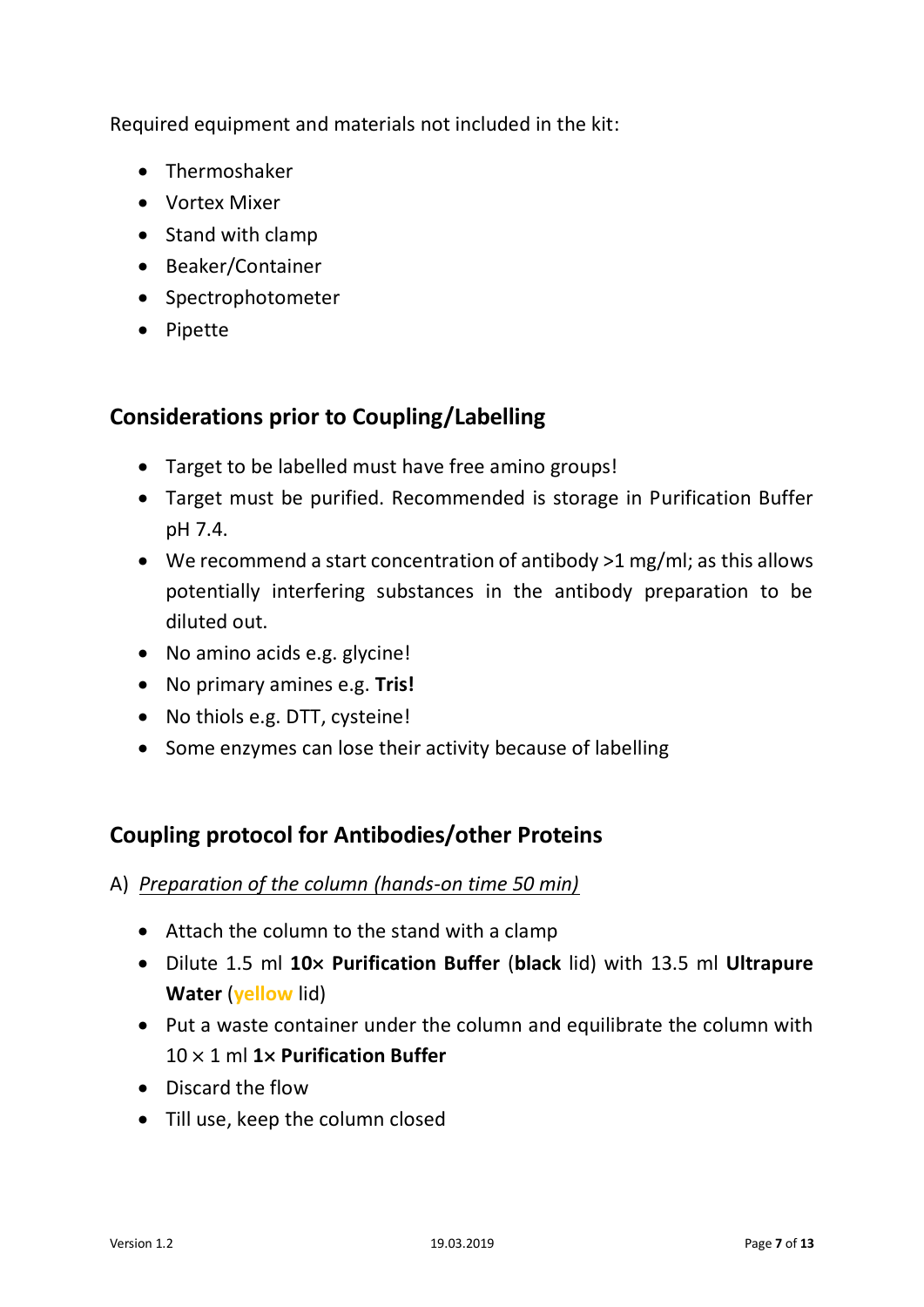#### B) *Coupling of Antibody/other Protein* (hands-on time 30 min)

- Dilute 100 µg antibody/667 pmol of other protein with **Ultrapure Water** (**yellow** lid) to 180 µl (final conc. antibody = 0.56 mg/ml; other protein =  $3.71$  pmol/ $\mu$ l)
- Add 20 µl **Coupling Buffer** (**green** lid) to antibody/protein solution total volume 200 µl
- Equilibrate the **Pre-activated TA-Label (red** lid**)** to room temperature before use
- Transfer the whole 200 µl antibody/protein solution to the tube with **Preactivated TA-Label** (**red** lid). *Avoid long and unnecessary opening of the lid of TA-Label.*
- Mix until the solution is evenly coloured (vortex mixer).
- Incubate 20 min at 18-20 °C in an incubator or thermoshaker without shaking
- Centrifuge shortly to collect the fluid

#### C) *Purification of the labelled Antibody/Protein (hands-on time 30 min)*

- Transfer the 200 µl coloured solution onto the column
- When the solution has completely entered the column then add 80 µl **1× Purification Buffer** onto the column
- Discard the flow
- Change the container and put a 1.5 ml tube under the column
- Elute the labelled antibody/protein solution with 420 µl **1× Purification Buffer** into the 1.5 ml tube

#### D) *Quantification and Calculation for Antibodies*

Determination of the protein concentration by UV:

Determine the absorbance of the labelling product at 278 nm and 548 nm. For this purpose place a sample in a quartz cuvette. Please consider the measuring range of your UV spectrophotometer.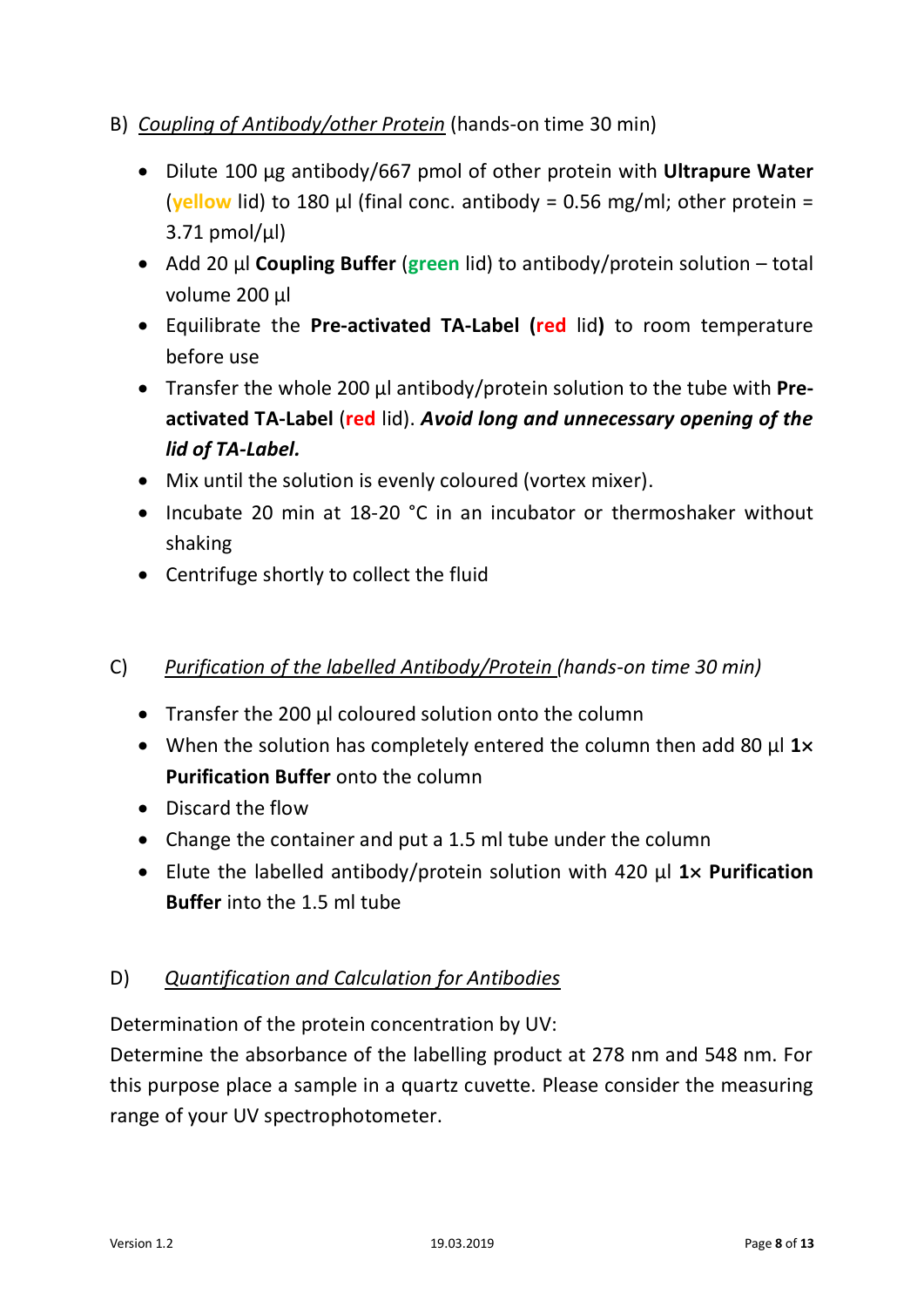*Determination of Antibody concentration in clear solutions*

$$
c_{Ab} = \frac{Abs_{278} - F \cdot Abs_{548}}{a\,Ab}
$$

**Remarks**: In addition to the absorption at 548 nm TA has also an absorbance at 278 nm. For the calculation of the protein concentration, a correction of the measured absorbance at 278 nm is therefore required (see factor F).

```
c_{Ab} – Concentration of antibody [mg/ml]
Abs_{278} – Absorption at 278 nm
F – Correction factor absorption of TA at 278 nm = 0.3 
Abs<sub>548</sub> - Absorption at 548 nm\alpha_{\text{Ab}} – Extinction coefficient of antibody =1.38
```
The antibody yield is typically about 80 %.

# *Degree of labelling* (DOL) in clear solutions

The degree of labelling (DOL) is the average number of TA-molecules coupled to a protein (e.g. an antibody). The DOL can be determined from the absorption spectrum of the labelled antibody.

 $DOL = \frac{MW_{Ab} \cdot Abs_{548}}{c_{Ab} \cdot \varepsilon TA}$ 

 $MW_{Ab}$  – Molecular weight of the antibody =150,000 [g/mol] Abs<sup>548</sup> – Absorption at 548 nm  $c_{Ab}$  – Concentration of the antibody [mg/ml] ε – molar extinction coefficient TA=78,000 [M-1 cm-1]

# **Attention: Turbid solutions might give wrong results, especially in case of low antibody concentrations.**

# E) *Quantification and Calculation for Proteins*

Determination of the protein concentration by UV:

Determine the absorbance of the labelling product at 280 nm and 548 nm. For this purpose place a sample in a quartz cuvette. Please consider the measuring range of your UV spectrophotometer.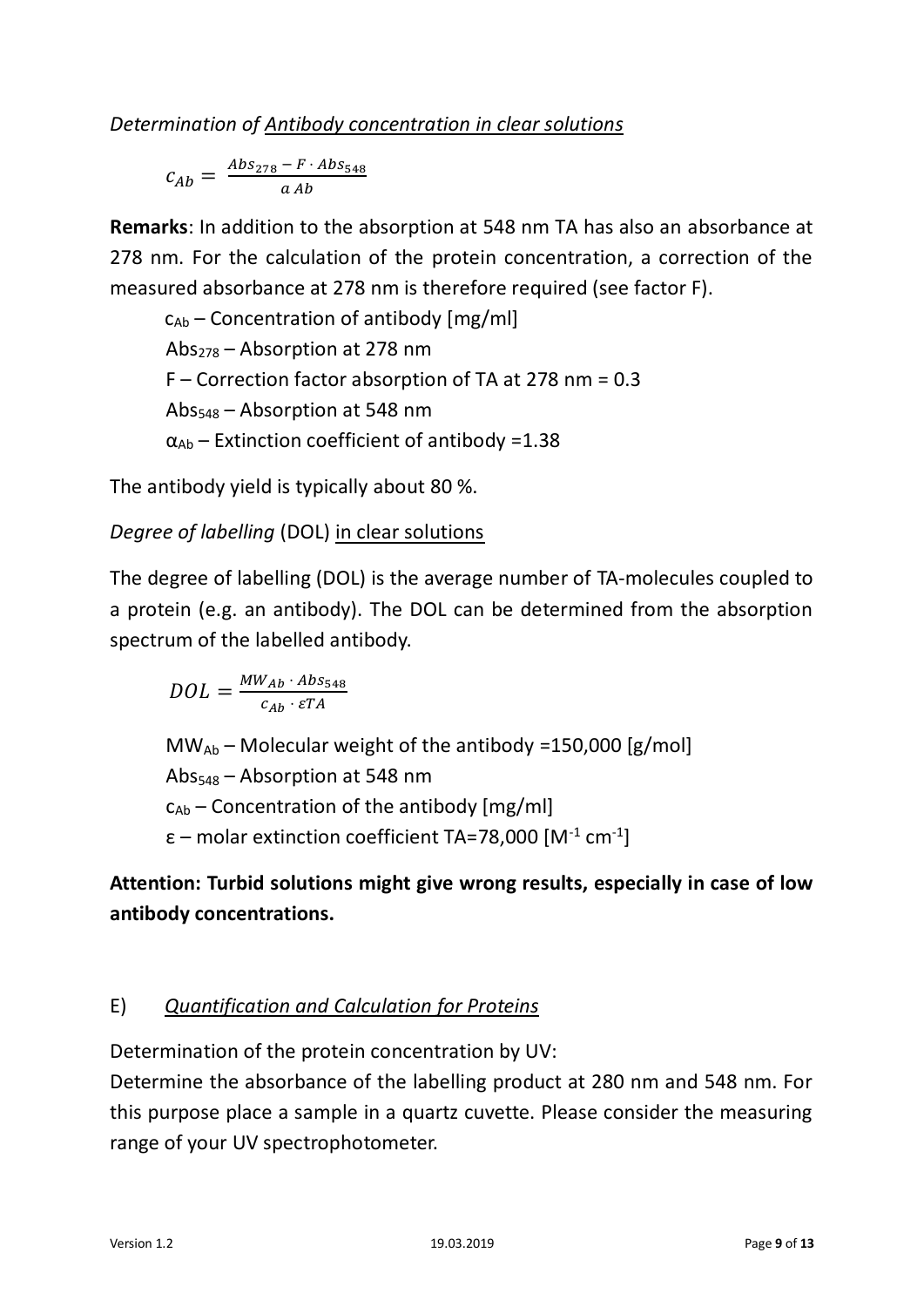*Determination of protein concentration in clear solutions*

$$
c_{protein} = \frac{Ab_{280} - F \cdot Abs_{548}}{a_{protein}}
$$

 $c<sub>protein</sub>$  – Concentration of protein [mg/ml] Abs<sub>280</sub> – Absorption at 280 nm F – Correction factor absorption of TA at 280 nm = 0.3  $Abs<sub>548</sub> - Absorption at 548 nm$  $α<sub>protein</sub>$  – Extinction coefficient of protein ( $α$  = ε/MW) for determination of ε see<https://web.expasy.org/protparam/>

**Remarks**: In addition to the absorption at 548 nm TA has also an absorbance at 280 nm. For the calculation of the protein concentration, a correction of the measured absorbance at 280 nm is therefore required (see factor F).

The yield is typically about 80 %.

# *Degree of labelling* (DOL) *in clear solutions*

The degree of labelling (DOL) is the average number of TA-molecules coupled to a protein. The DOL can be determined from the absorption spectrum of the labelled protein.

$$
DOL = \frac{MW_{protein} \cdot Abs_{548}}{c_{protein} \cdot \varepsilon TA}
$$

 $MW_{protein}$  – Molecular weight of the protein [g/mol] Abs<sup>548</sup> – Absorption at 548 nm  $c_{\text{protein}}$  – Concentration of the protein [mg/ml] ε – Molar extinction coefficient TA = 78,000 [M-1 cm-1]

**Attention: Turbid solutions might give wrong results, especially in case of low antibody concentrations.**

#### F) *Storage of Conjugate*

Store the conjugate just like the unlabeled antibody/protein. We recommend dividing the solution into small aliquots. Avoid repeated freezing and thawing!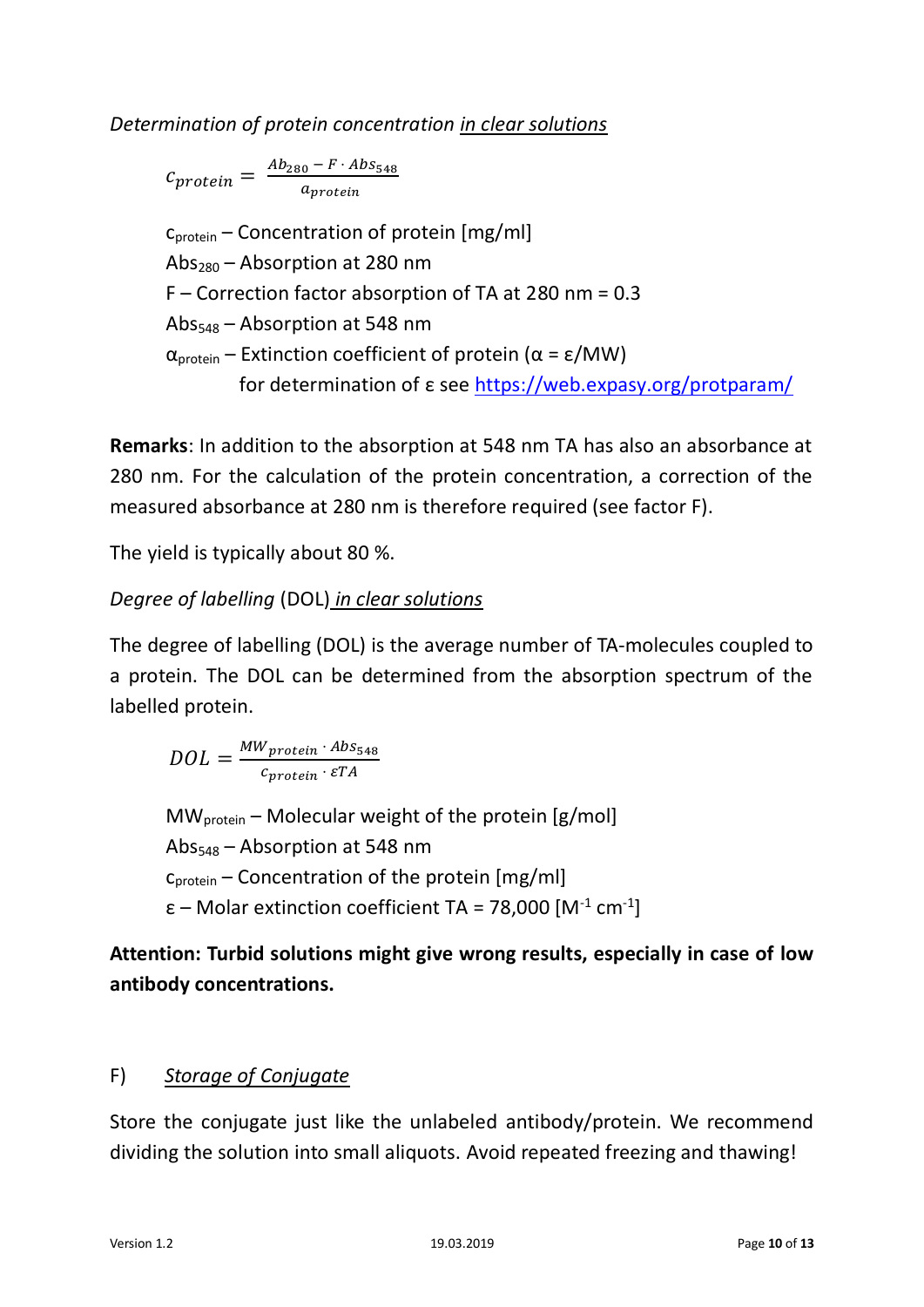# **PAS-Antibody**

Solute the lyophilized PAS-Antibody in water/buffer for your application.

The lyophilisate contains PBS salts and sodium azide. The PAS-Antibody captures the TA-labelled antibodies/other proteins.

Each laboratory should determine the optimum working dilution for use in its particular application.

# **Troubleshooting**

| Low concentration of labelled<br>antibody or protein  | Wrong concentration of antibody/target<br>Unpurified antibody or contamination with other<br>$\bullet$<br>proteins<br>Interrupted cold chain of Labelling Kit or storage<br>conditions are wrong<br>Expiry Date not valid                                                                                                                                                                                                                   |
|-------------------------------------------------------|---------------------------------------------------------------------------------------------------------------------------------------------------------------------------------------------------------------------------------------------------------------------------------------------------------------------------------------------------------------------------------------------------------------------------------------------|
| High concentration of labelled<br>antibody or protein | Wrong concentration of antibody/target<br>$\bullet$                                                                                                                                                                                                                                                                                                                                                                                         |
| Non-labelling                                         | storage conditions are wrong<br>Interrupted cold chain of Labelling Kit<br>Buffer contains amine; thiols (see considerations prior<br>$\bullet$<br>to coupling/labelling)                                                                                                                                                                                                                                                                   |
| Inefficient Labelling<br>(DOL <sub>1.2</sub> )        | Protein<br>solutions<br>containing<br>primary<br>amines<br>$\bullet$<br>dramatically decrease labelling efficiency. Make sure<br>that your protein is extensively dialyzed in case it has<br>been in contact with amine-containing substances.<br>The pH of your protein solution! The primary amino<br>groups of the protein must not be protonated to be<br>reactive thus, the pH of the protein solution has to be<br>sufficiently high. |
| Overlabelling (DOL>3.5)                               | a high number of lysines on the surface of your protein                                                                                                                                                                                                                                                                                                                                                                                     |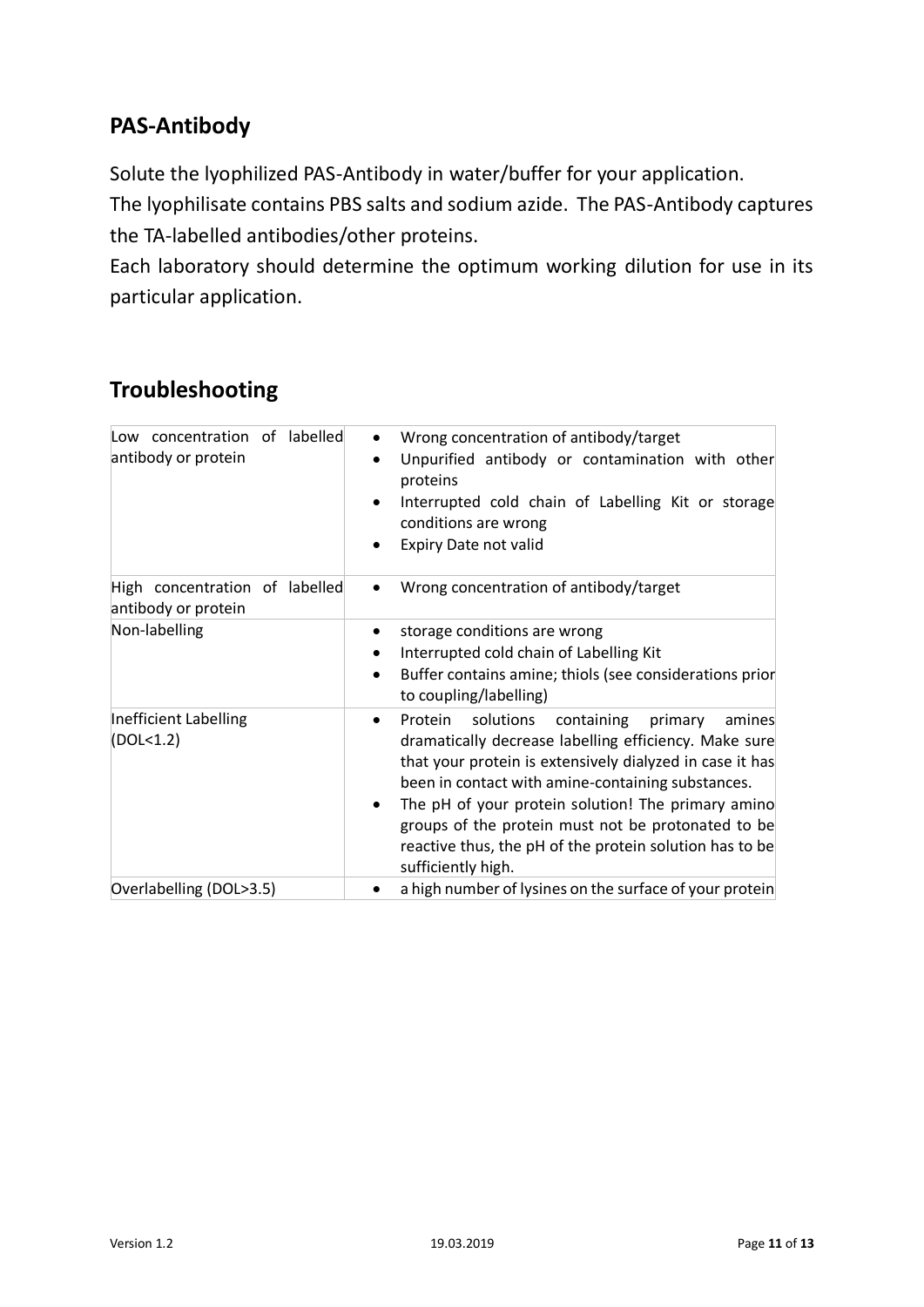# **Related products**

| <b>Product</b>                                                                  | Cat. No.     | <b>Package Size</b>    |
|---------------------------------------------------------------------------------|--------------|------------------------|
| <b>BioTeZ Peroxidase Labelling Kit</b>                                          | BTHRPK-03    | For 3 labels           |
| Preparation of HRP labels using highly activated Poly-HRP                       | BTHRPK-05    | For 5 labels           |
| <b>Biotin Labelling Kit</b>                                                     | BTBIOK-05    | For 5 labels           |
| Reagents for the biotinylation of $1 - 10$ mg antibody /                        | BTBIOK-10    | For 10 labels          |
| 1-5 mg other biomolecules                                                       |              |                        |
| TA-PAS Labelling Kit                                                            | BTTAP-001    | For 1 label            |
| (for immobilization and enrichment of biomolecules)                             |              |                        |
| Alternative to or in combination with Biotin/Streptavidin                       |              |                        |
| <b>PAS-Gold</b>                                                                 | 20 500 005   | $0.5$ ml               |
| PAS capture antibody gold labelled (40nm)                                       | 20 500 020   | 2.0 ml                 |
| <b>PAS-HRP</b>                                                                  | 20 600 001   | $100 \mu g$            |
| PAS capture antibody HRP labelled                                               |              |                        |
| <b>PAS-Poly-HRP</b>                                                             | 20 700 001   | $100 \mu g$            |
| PAS capture antibody Poly-HRP labelled (40nm)                                   |              |                        |
| Polystreptavidin E (Polystrept E)                                               | 10 121 010   | 1 <sub>mg</sub>        |
| Very high Biotin binding capacity; optimized for using biotin-10 121 010        |              | 5 mg                   |
| streptavidin in combination with TA-PAS system in lateral flow tests 10 121 010 |              | 10 mg                  |
| Recombinant Streptavidin, FITC-labelled                                         | 20 400 001   | $100 \mu g$            |
| Recombinant Streptavidin, Poly-HRP-labelled                                     | 20 201 001   | $100 \mu g$            |
| <b>Recombinant Streptavidin</b>                                                 | 10 110 010   | 1 mg lyophilized       |
|                                                                                 | 10 110 050   | 5 mg lyophilized       |
|                                                                                 | 10 110 100   | 10 mg lyophilized      |
| Polystreptavidin R (Polystrept R)                                               | 10 120 010   | 1 <sub>mg</sub>        |
| Very high Biotin binding capacity                                               | 10 120 050   | 5 mg                   |
|                                                                                 | 10 120 100   | 10 mg                  |
| Streptavidin-coated 8-well strip plate,<br>C well, clear Polystyrene            | F8PS-CL-SC   | 5 plates               |
|                                                                                 | F8PS-CL-MC   |                        |
| Polystreptavidin-coated 8-well strip plate<br>C well, clear Polystyrene         |              | 5 plates               |
| <b>Labelled Streptavidin</b>                                                    |              |                        |
| Poly HRP, HRP, Gold, FITC, EU, Carbon Black                                     |              |                        |
| <b>Streptavidin coating kits</b>                                                | Cat. No.     | <b>Package Size</b>    |
| <b>BioTeZ Streptavidin Coating Kit</b>                                          | BTCK-SC0125  | 1 Kit/ 125 ml solution |
| For Streptavidin Coating on beads, chips, membranes etc.                        | BTCK-SC0500  | 1 Kit/ 500 ml solution |
| <b>BioTeZ Polystreptavidin R Coating Kit</b>                                    | BTCK-MC0125  | 1 Kit/ 125 ml solution |
| For Polystreptavidin R Coating on beads, chips, membranes etc.                  | BTCK-MC0500  | 1 Kit/ 500 ml solution |
| <b>BioTeZ Polystreptavidin R Coating Kit Glass</b>                              | BTCKG-MC0125 | 1 Kit/ 125 ml solution |
| For Polystreptavidin R Coating on glass                                         | BTCKG-MC0500 | 1 Kit/ 500 ml solution |